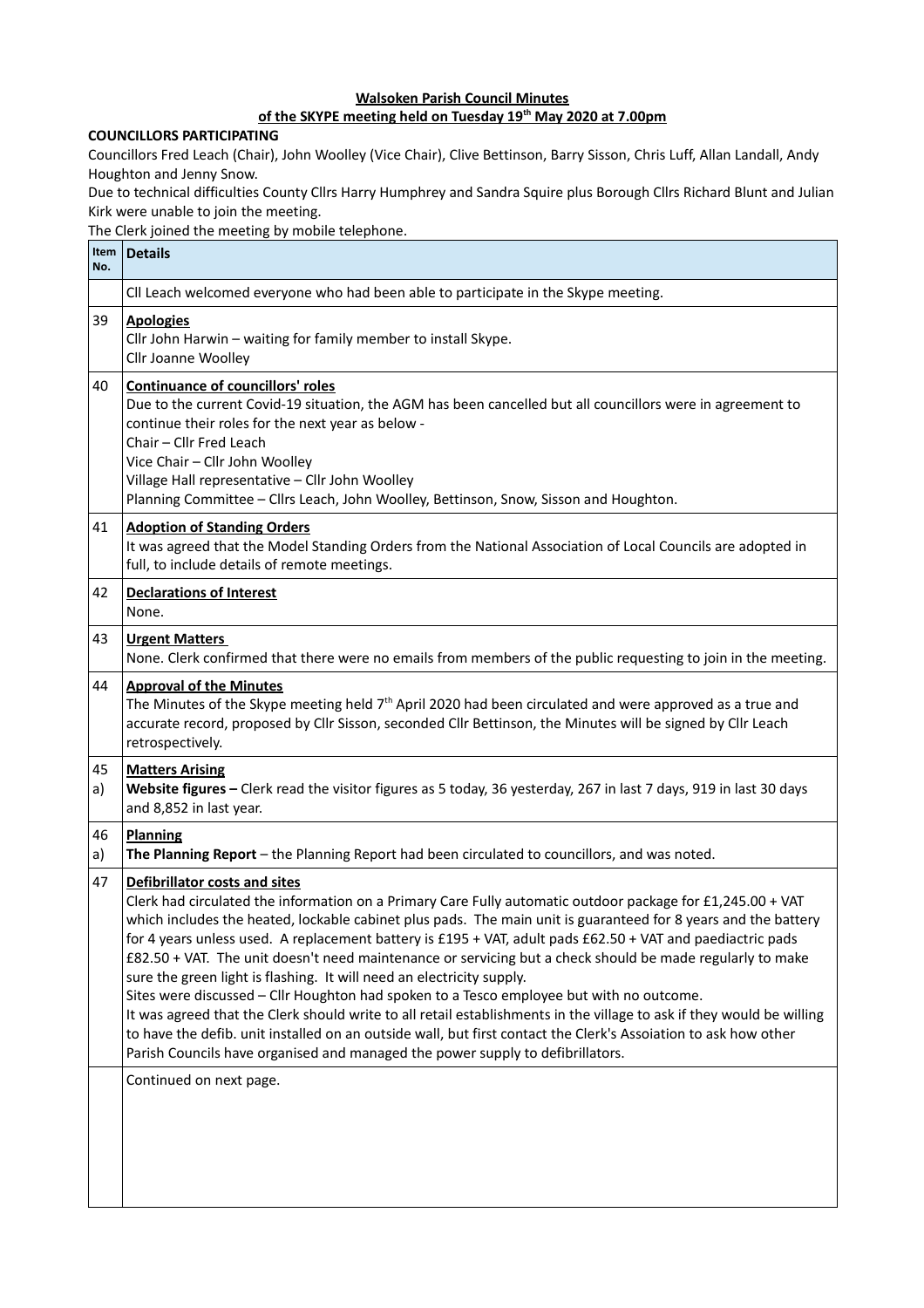| Item<br>No.          | <b>Details</b>                                                                                                                                                                                                                                                                                                                                                                                                                                                                                                                                                                                                                                                                                                                                                                                                                                                                                                                                                                                                                                                                                                                                                                                  |                                                                                                                                                                                                                                    |                   |            |              |  |
|----------------------|-------------------------------------------------------------------------------------------------------------------------------------------------------------------------------------------------------------------------------------------------------------------------------------------------------------------------------------------------------------------------------------------------------------------------------------------------------------------------------------------------------------------------------------------------------------------------------------------------------------------------------------------------------------------------------------------------------------------------------------------------------------------------------------------------------------------------------------------------------------------------------------------------------------------------------------------------------------------------------------------------------------------------------------------------------------------------------------------------------------------------------------------------------------------------------------------------|------------------------------------------------------------------------------------------------------------------------------------------------------------------------------------------------------------------------------------|-------------------|------------|--------------|--|
| 48                   | <b>Finance</b>                                                                                                                                                                                                                                                                                                                                                                                                                                                                                                                                                                                                                                                                                                                                                                                                                                                                                                                                                                                                                                                                                                                                                                                  |                                                                                                                                                                                                                                    |                   |            |              |  |
| a)                   | Payments and receipts - the schedule below had been circulated. Clerk explained the breakdown in this                                                                                                                                                                                                                                                                                                                                                                                                                                                                                                                                                                                                                                                                                                                                                                                                                                                                                                                                                                                                                                                                                           |                                                                                                                                                                                                                                    |                   |            |              |  |
|                      | month's salary and holiday pay for last year.                                                                                                                                                                                                                                                                                                                                                                                                                                                                                                                                                                                                                                                                                                                                                                                                                                                                                                                                                                                                                                                                                                                                                   |                                                                                                                                                                                                                                    |                   |            |              |  |
|                      |                                                                                                                                                                                                                                                                                                                                                                                                                                                                                                                                                                                                                                                                                                                                                                                                                                                                                                                                                                                                                                                                                                                                                                                                 |                                                                                                                                                                                                                                    |                   |            |              |  |
|                      | <b>PAYMENTS TO BE MADE</b>                                                                                                                                                                                                                                                                                                                                                                                                                                                                                                                                                                                                                                                                                                                                                                                                                                                                                                                                                                                                                                                                                                                                                                      | <b>DETAILS</b>                                                                                                                                                                                                                     | <b>NET AMOUNT</b> | <b>VAT</b> | <b>TOTAL</b> |  |
|                      | 101941 Westcotec                                                                                                                                                                                                                                                                                                                                                                                                                                                                                                                                                                                                                                                                                                                                                                                                                                                                                                                                                                                                                                                                                                                                                                                | Maintenance April 2020                                                                                                                                                                                                             | 13.46             | 2.69       | 16.15        |  |
|                      |                                                                                                                                                                                                                                                                                                                                                                                                                                                                                                                                                                                                                                                                                                                                                                                                                                                                                                                                                                                                                                                                                                                                                                                                 | Net salary 30 <sup>th</sup> Mar to 10 <sup>th</sup> May 2020 plus                                                                                                                                                                  |                   |            |              |  |
|                      | 101942 Mrs A Williams                                                                                                                                                                                                                                                                                                                                                                                                                                                                                                                                                                                                                                                                                                                                                                                                                                                                                                                                                                                                                                                                                                                                                                           | holiday pay for y/e March 2020                                                                                                                                                                                                     | £637.21           | £0.00      | £637.21      |  |
|                      | 101943 Mrs A Williams                                                                                                                                                                                                                                                                                                                                                                                                                                                                                                                                                                                                                                                                                                                                                                                                                                                                                                                                                                                                                                                                                                                                                                           | Expenses to 19th May 2020                                                                                                                                                                                                          | £36.00            | £0.00      | £36.00       |  |
|                      | 101944 Inland Revenue                                                                                                                                                                                                                                                                                                                                                                                                                                                                                                                                                                                                                                                                                                                                                                                                                                                                                                                                                                                                                                                                                                                                                                           | Income tax 30 <sup>th</sup> Mar to 10 <sup>th</sup> May 2020                                                                                                                                                                       | £159.40           | £0.00      | £159.40      |  |
|                      | 101945 Westcotec                                                                                                                                                                                                                                                                                                                                                                                                                                                                                                                                                                                                                                                                                                                                                                                                                                                                                                                                                                                                                                                                                                                                                                                | Maintenance May 2020                                                                                                                                                                                                               | £13.46            | £2.69      | £16.15       |  |
|                      | 101946 Keven Brooks                                                                                                                                                                                                                                                                                                                                                                                                                                                                                                                                                                                                                                                                                                                                                                                                                                                                                                                                                                                                                                                                                                                                                                             | Internal Audit for year ended Mar 2020                                                                                                                                                                                             | £55.00            | E0.00      | £55.00       |  |
|                      | Direct Debit Haven Power                                                                                                                                                                                                                                                                                                                                                                                                                                                                                                                                                                                                                                                                                                                                                                                                                                                                                                                                                                                                                                                                                                                                                                        | Supply February 2020                                                                                                                                                                                                               | £30.87            | £1.54      | £32.41       |  |
|                      | Direct Debit Haven Power                                                                                                                                                                                                                                                                                                                                                                                                                                                                                                                                                                                                                                                                                                                                                                                                                                                                                                                                                                                                                                                                                                                                                                        | Supply March 2020                                                                                                                                                                                                                  | £33.09            | £1.66      | £34.75       |  |
|                      |                                                                                                                                                                                                                                                                                                                                                                                                                                                                                                                                                                                                                                                                                                                                                                                                                                                                                                                                                                                                                                                                                                                                                                                                 | <b>TOTAL OF PAYMENTS</b>                                                                                                                                                                                                           | £978.49           | £8.58      | £987.07      |  |
|                      |                                                                                                                                                                                                                                                                                                                                                                                                                                                                                                                                                                                                                                                                                                                                                                                                                                                                                                                                                                                                                                                                                                                                                                                                 |                                                                                                                                                                                                                                    |                   |            |              |  |
|                      | <b>RECEIPTS</b>                                                                                                                                                                                                                                                                                                                                                                                                                                                                                                                                                                                                                                                                                                                                                                                                                                                                                                                                                                                                                                                                                                                                                                                 | <b>DETAILS</b>                                                                                                                                                                                                                     | <b>AMOUNT</b>     |            |              |  |
|                      | KL Borough Council                                                                                                                                                                                                                                                                                                                                                                                                                                                                                                                                                                                                                                                                                                                                                                                                                                                                                                                                                                                                                                                                                                                                                                              | Precept £10,870 + Grant £97                                                                                                                                                                                                        | £10,967.00        |            |              |  |
|                      | <b>KL Borough Council</b>                                                                                                                                                                                                                                                                                                                                                                                                                                                                                                                                                                                                                                                                                                                                                                                                                                                                                                                                                                                                                                                                                                                                                                       | Community Infrastructure Levy (CIL)                                                                                                                                                                                                | £1,764.00         |            |              |  |
|                      |                                                                                                                                                                                                                                                                                                                                                                                                                                                                                                                                                                                                                                                                                                                                                                                                                                                                                                                                                                                                                                                                                                                                                                                                 | <b>TOTAL OF RECEIPTS</b>                                                                                                                                                                                                           | £12,731.00        |            |              |  |
|                      |                                                                                                                                                                                                                                                                                                                                                                                                                                                                                                                                                                                                                                                                                                                                                                                                                                                                                                                                                                                                                                                                                                                                                                                                 |                                                                                                                                                                                                                                    |                   |            |              |  |
| b)<br>C)<br>d)<br>e) | 2020.<br>Community Infrastructure Levy (CIL) - it was noted that the CIL monies received would probably only cover the<br>purchase price of a defib.unit plus installation. In 2018 when the purchase of a defib. was originally considered,<br>donations had been offered from Wisbech Town Council and the Over 60s, however it was decided not to go<br>ahead with the purchase at that time.<br>A suggestion was put forward for any future CIL monies received to replace the bus shelter in Chapnall Road -<br>Clerk to obtain prices.<br>Clerk to ask Kings Lynn Borough Council if any CIL monies will be generated from the Freebridge Housing<br>Association new housing in Chapnall Road.<br>It was also agreed that Clerk can contact Freebridge Housing Association re the installation of a defib.unit on<br>one of the buildings.<br>Donations - none received.<br>Approval of Accounts for the year ended 31 <sup>st</sup> March 2020 - the Accounts had been circulated to all councillors<br>and were approved as proposed by Cllr Snow and seconded by Cllr Sisson.<br>Approval of Annual Governance Statement 2019/20 - this had been circulated to all councillors and all |                                                                                                                                                                                                                                    |                   |            |              |  |
| 49                   | statements were approved as proposed by Cllr Luff and seconded by Cllr Bettinson.<br><b>Highway matters</b><br>It was noted that the grass verges had been cut yesterday, but in the present circumstances of Covid-19, there<br>was no set timetable for grasscutting.<br>Clerk advised that the Highway Rangers will be visiting the village on an unspecified date in June.<br>It ws noted the pothole in Green Lane had been filled in.<br>Clerk to report the 40pmph speed limit disc is missing on the new replacement post in Burrett Road.                                                                                                                                                                                                                                                                                                                                                                                                                                                                                                                                                                                                                                              |                                                                                                                                                                                                                                    |                   |            |              |  |
| 50                   | <b>Streetlighting</b><br>Clerk had received confirmation that the supply was transferred from Haven Power to Eon on $7th$ May 2020 and<br>invoices will be received quarterly.                                                                                                                                                                                                                                                                                                                                                                                                                                                                                                                                                                                                                                                                                                                                                                                                                                                                                                                                                                                                                  |                                                                                                                                                                                                                                    |                   |            |              |  |
| 51                   | <b>Churchyard matters</b><br>Cllr Landall reported that Idverde had been cutting the grass every 2 weeks since mid-March and completing the<br>job sheets. He would hand over the completed sheets to the Clerk at the next face to face meeting.                                                                                                                                                                                                                                                                                                                                                                                                                                                                                                                                                                                                                                                                                                                                                                                                                                                                                                                                               |                                                                                                                                                                                                                                    |                   |            |              |  |
| 52                   | <b>Urgent Business</b><br>site had died.                                                                                                                                                                                                                                                                                                                                                                                                                                                                                                                                                                                                                                                                                                                                                                                                                                                                                                                                                                                                                                                                                                                                                        | Wheatley Bank traveller site - it was reported that the existing base had been broken up, services installed,<br>fencing erected and work carried out associated with the surfaces for the caravans. The trees in the front of the |                   |            |              |  |